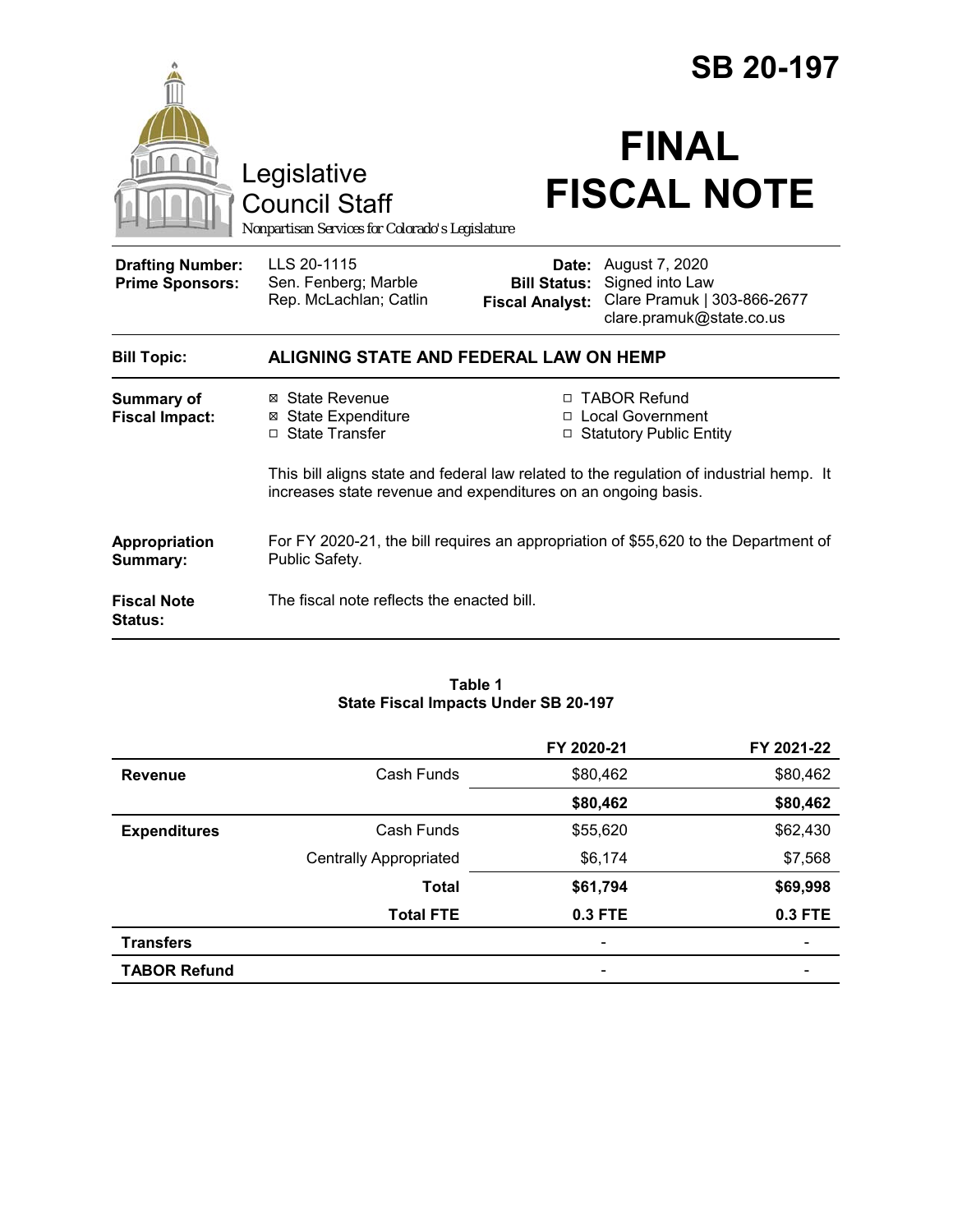August 7, 2020

# **Summary of Legislation**

This bill aligns Colorado's industrial hemp program statutes with federal hemp law. These changes include:

- new and modified definitions:
- changes to the size and appointing authorities for the renamed Industrial Hemp Advisory Committee;
- eliminating statutory authority for the research and development cultivation of hemp, but allowing the Commissioner of Agriculture to establish registration and waiver requirements for the research and development cultivation of hemp;
- requiring that fingerprint-based criminal history record checks be submitted with applications for registrations;
- establishing a registration and certification program for authorized samplers to collect and handle industrial hemp samples;
- requiring the testing of 100 percent of hemp lots planted each year;
- expanding record-keeping requirements for industrial hemp registrants;
- specifying unlawful acts and establishing civil penalties of up to \$2,000 per violation per day; and
- authorizing the commissioner to administer oaths, take statements, and issue subpoenas.

# **Background**

Amendment 64, passed by the voters in 2012, differentiated industrial hemp from marijuana and required the General Assembly to enact legislation governing the cultivation, processing, and sale of industrial hemp. The Colorado Department of Agriculture's (CDA) Industrial Hemp Registration Program regulates the cultivation of industrial hemp and administers a certified seed program. The program is cash funded by fees paid by hemp growers and an appropriation from the Marijuana Tax Cash Fund.

The federal 2018 Farm Bill removed hemp from the Controlled Substances Act and made hemp more of a mainstream agricultural product, but with a regulatory requirement. For a state to regulate hemp growers, the U.S. Department of Agriculture (USDA) must approve its state plan. Senate Bill 19-220 required the Commissioner of Agriculture to draft and submit a hemp management plan in accordance with requirements set forth by the USDA. The USDA's interim final rule on the Establishment of a Domestic Hemp Production Program will be in effect until November 1, 2021, when it will be replaced by the final rule. The CDA will submit its hemp management plan to the USDA for approval later this year.

The CDA has been regulating industrial hemp under state law since 2013. Between February 28, 2019, and February 27, 2020, Colorado registered:

- 86,880 acres to grow industrial hemp outdoors;
- 16.3 million square feet to grow industrial hemp indoors;
- 2,748 properties; and
- 2,037 growers.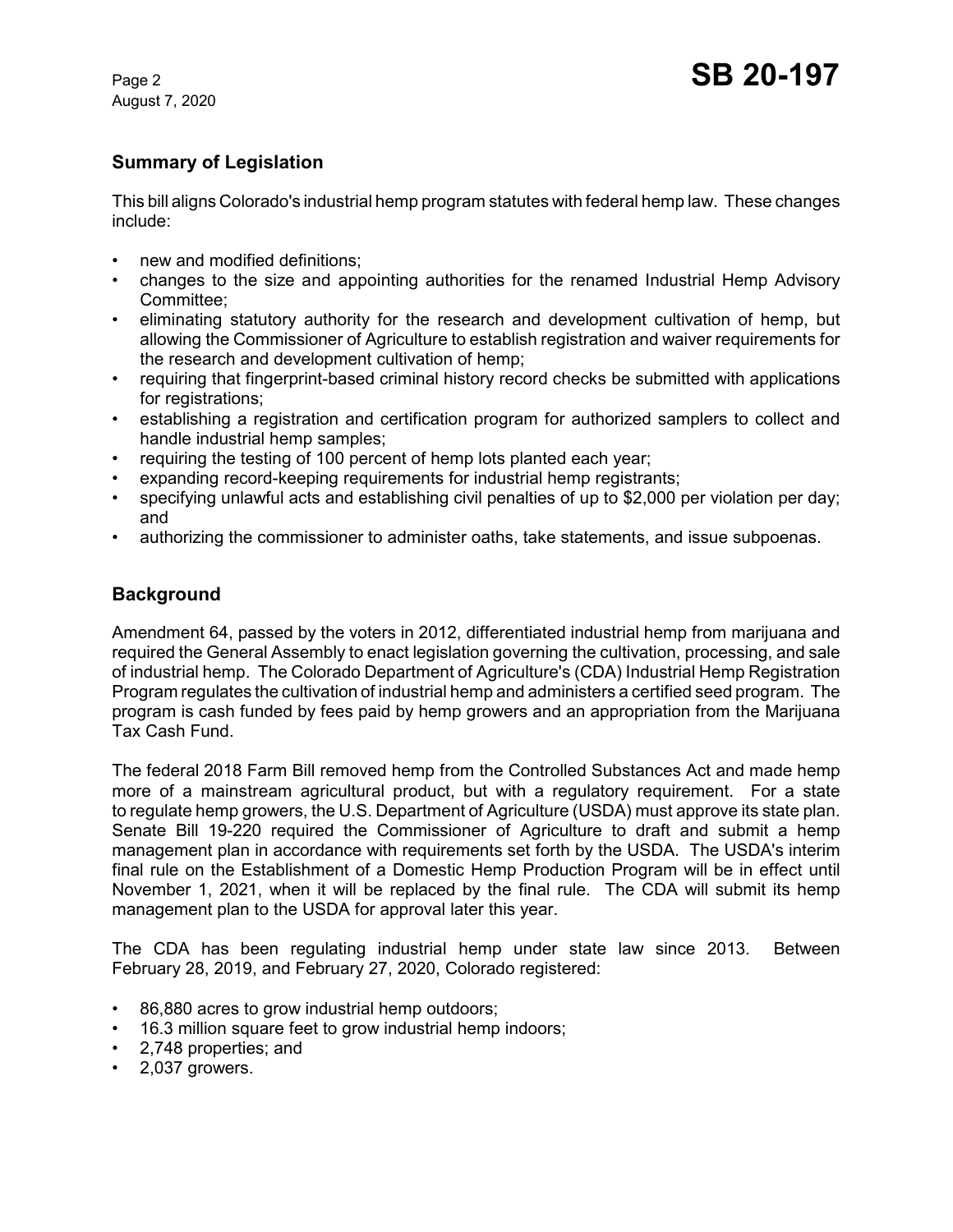August 7, 2020

# **Assumptions**

The fiscal note assumes that all growers will be fingerprinted in both FY 2020-21 and FY 2021-22.

## **State Revenue**

**Fingerprint-based background checks – DPS.** This bill increases state cash fund revenue from fingerprint-based criminal history background checks to the CBI Identification Unit Cash Fund in the Department of Public Safety (DPS) by \$80,462 in FY 2020-21 and FY 2021-22. This assumes 2,037 checks will be conducted in FY 2020-21 and FY 2021-22. The current fee for background checks is \$39.50, which includes \$11.25 for a Federal Bureau of Investigation (FBI) fingerprint based check, which is passed on to that federal agency. The federal portion of this fee is excluded from the state TABOR limit.

## **State Expenditures**

This bill will increase expenditures for the DPS and workload for the CDA and Judicial Department as shown in Table 2 and discussed below.

**Department of Public Safety.** This bill increases overall expenditures from the CBI Identification Unit Cash Fund in DPS by \$61,794 and 0.3 FTE in FY 2020-21 and \$69,998 and 0.3 FTE in FY 2021-22. These costs are shown in Table 2 and explained below.

|                                    |                   | FY 2020-21 | FY 2021-22 |
|------------------------------------|-------------------|------------|------------|
| <b>Department of Public Safety</b> |                   |            |            |
| <b>Personal Services</b>           |                   | \$14,147   | \$20,957   |
| FBI Pass-Through                   |                   | \$22,916   | \$22,916   |
| <b>Other Costs</b>                 |                   | \$18,557   | \$18,557   |
| Centrally Appropriated Costs*      |                   | \$6,174    | \$7,568    |
|                                    | <b>Total Cost</b> | \$61,794   | \$69,998   |
|                                    | <b>Total FTE</b>  | $0.3$ FTE  | $0.3$ FTE  |

#### **Table 2 Expenditures Under SB 20-197**

 *\* Centrally appropriated costs are not included in the bill's appropriation.*

**Personal services.** Beginning in FY 2019-20, DPS will require 0.2 FTE Fingerprint Examiner II and 0.1 FTE Data Specialist to process the 2,037 fingerprint background applications that the fiscal note assumes the bill will generate from growers applying for industrial hemp registration. A Fingerprint Examiner II can process 8,250 requests per year, and a Data Specialist 16,500. Personal services costs for FY 2020-21 are prorated for the September 1, 2020 effective date.

**Federal Bureau of Investigation pass-through.** The DPS passes \$11.25 of every application on to the federal government. For 2,037 applications, this equates to \$22,916 per year.